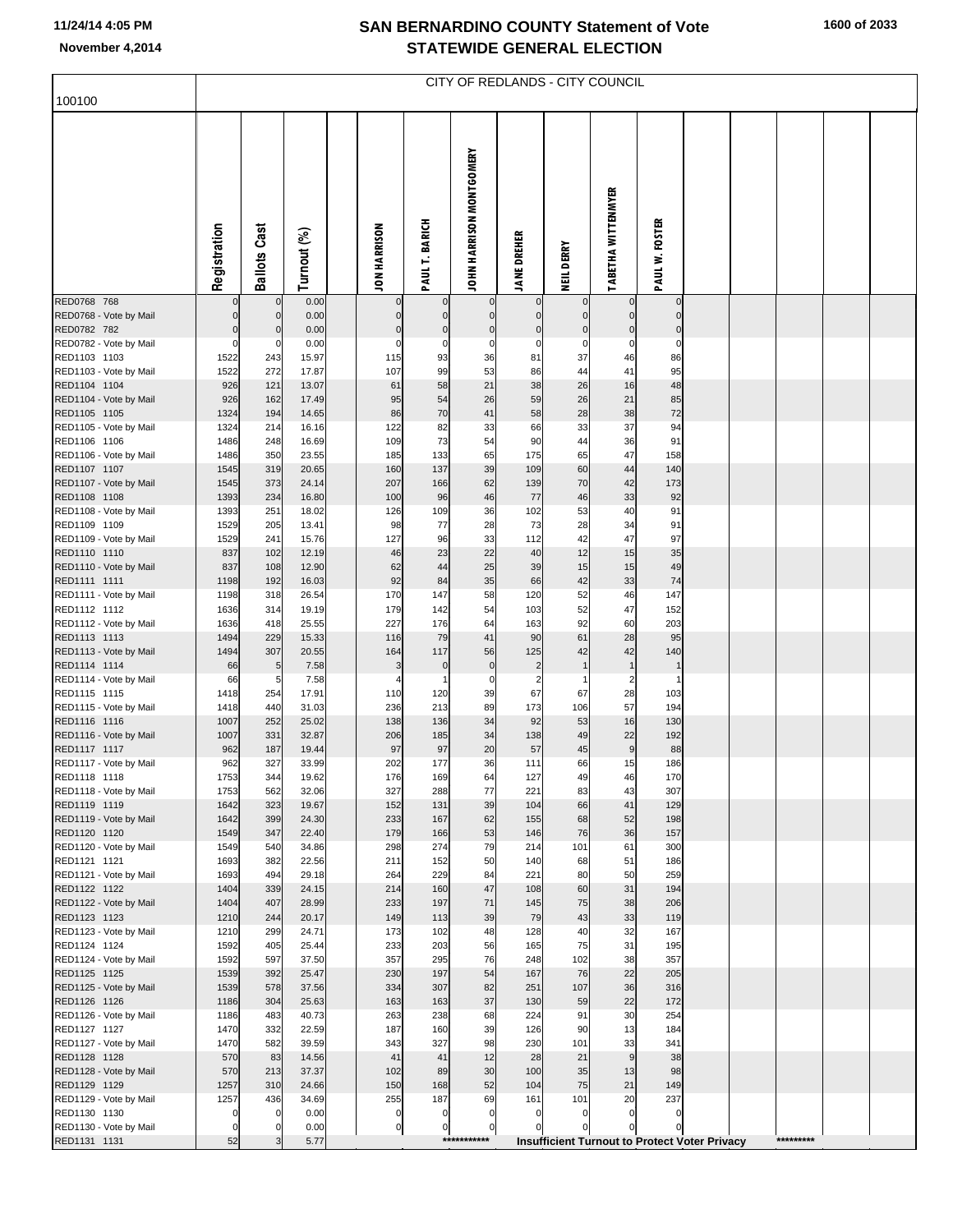## **SAN BERNARDINO COUNTY Statement of Vote November 4,2014 STATEWIDE GENERAL ELECTION**

|                                        | <b>CITY OF REDLANDS - CITY COUNCIL</b> |                            |               |  |                           |                         |                          |                    |                   |                           |                |                                                      |  |           |  |
|----------------------------------------|----------------------------------------|----------------------------|---------------|--|---------------------------|-------------------------|--------------------------|--------------------|-------------------|---------------------------|----------------|------------------------------------------------------|--|-----------|--|
| 100100                                 |                                        |                            |               |  |                           |                         |                          |                    |                   |                           |                |                                                      |  |           |  |
|                                        | Registration                           | <b>Ballots Cast</b>        | Turnout (%)   |  | <b>JON HARRISON</b>       | PAULT. BARICH           | JOHN HARRISON MONTGOMERY | <b>JANE DREHER</b> | <b>NEIL DERRY</b> | <b>TABETHA WITTENMYER</b> | PAUL W. FOSTER |                                                      |  |           |  |
| RED1131 - Vote by Mail                 | 52                                     | 35                         | 67.31         |  | 22                        | 18                      | 10                       |                    |                   |                           | 22             |                                                      |  |           |  |
| RED1132 1132<br>RED1132 - Vote by Mail |                                        | $\mathbf 0$<br>$\mathbf 0$ | 0.00<br>0.00  |  | $\Omega$                  | $\mathbf 0$<br>$\Omega$ | $\mathbf 0$              |                    |                   |                           | $\Omega$       |                                                      |  |           |  |
| RED1133 1133                           |                                        | 0                          | 0.00          |  |                           |                         |                          |                    |                   |                           |                |                                                      |  |           |  |
| RED1133 - Vote by Mail                 |                                        | 0                          | 0.00          |  |                           |                         |                          |                    |                   |                           |                |                                                      |  |           |  |
| RED1134 1134                           |                                        | $\Omega$                   | 0.00          |  |                           | $\Omega$                |                          |                    |                   |                           |                |                                                      |  |           |  |
| RED1134 - Vote by Mail<br>RED1135 1135 |                                        | $\mathbf 0$<br>$\mathbf 0$ | 0.00<br>0.00  |  |                           | $\Omega$                |                          |                    | $\Omega$          |                           |                |                                                      |  |           |  |
| RED1135 - Vote by Mail                 |                                        | $\mathbf 0$                | 0.00          |  |                           | $\Omega$                |                          |                    |                   | $\Omega$                  |                |                                                      |  |           |  |
| RED1136 1136                           |                                        | 0                          | 0.00          |  |                           |                         |                          |                    |                   |                           |                |                                                      |  |           |  |
| RED1136 - Vote by Mail                 |                                        | $\mathbf 0$                | 0.00          |  |                           | 0                       |                          |                    |                   |                           |                |                                                      |  |           |  |
| RED1137 1137                           |                                        | $\mathbf 0$                | 0.00          |  |                           | $\Omega$                |                          |                    |                   |                           |                |                                                      |  |           |  |
| RED1137 - Vote by Mail<br>RED1138 1138 |                                        | $\mathbf 0$<br>$\mathbf 0$ | 0.00<br>0.00  |  |                           | $\Omega$<br>$\Omega$    |                          |                    |                   |                           |                |                                                      |  |           |  |
| RED1138 - Vote by Mail                 |                                        | $\mathbf 0$                | 0.00          |  | $\mathcal{C}$             | $\mathbf 0$             | $\Omega$                 |                    | $\Omega$          | $\Omega$                  |                |                                                      |  |           |  |
| RED1139 1139                           |                                        | 0                          | 0.00          |  | C                         | $\Omega$                |                          |                    |                   |                           |                |                                                      |  |           |  |
| RED1139 - Vote by Mail                 |                                        | 0                          | 0.00          |  | 0                         | 0                       | 0                        |                    |                   |                           |                |                                                      |  |           |  |
| RED1140 1140                           | 10                                     | $\mathbf 0$                | 0.00          |  | $\mathbf 0$               | $\mathbf 0$<br>**:      | $\mathbf 0$              |                    |                   |                           |                |                                                      |  | ********* |  |
| RED1140 - Vote by Mail<br>RED1620 1620 | 10<br>$\Omega$                         | $\mathbf 0$                | 40.00<br>0.00 |  | $\mathbf 0$               | $\pmb{0}$               | $\mathbf 0$              |                    | $\mathbf{0}$      | $\overline{0}$            |                | Insufficient Turnout to Protect Voter Privacy        |  |           |  |
| RED1620 - Vote by Mail                 |                                        | $\mathbf{0}$               | 0.00          |  | $\Omega$                  | $\mathbf 0$             | $\mathbf 0$              |                    | $\Omega$          | $\Omega$                  |                |                                                      |  |           |  |
| RED1621 1621                           |                                        |                            | 0.00          |  |                           | 0                       | 0                        |                    |                   |                           |                |                                                      |  |           |  |
| RED1621 - Vote by Mail                 |                                        |                            | 0.00          |  |                           |                         |                          |                    |                   |                           |                |                                                      |  |           |  |
| RED1624 1624                           | $\Omega$<br>$\Omega$                   | $\Omega$                   | 0.00<br>0.00  |  |                           | 0                       | 0<br>$\mathbf 0$         |                    |                   |                           |                |                                                      |  |           |  |
| RED1624 - Vote by Mail<br>RED1625 1625 | 931                                    | $\mathbf 0$<br>166         | 17.83         |  | 81                        | 0<br>70                 | 39                       | 63                 | 21                | 24                        | 66             |                                                      |  |           |  |
| RED1625 - Vote by Mail                 | 931                                    | 167                        | 17.94         |  | 82                        | 70                      | 31                       | 61                 | 26                | 22                        | 67             |                                                      |  |           |  |
| RED1626 1626                           | 1028                                   | 219                        | 21.30         |  | 109                       | 108                     | 39                       | 73                 | 41                | 25                        | 94             |                                                      |  |           |  |
| RED1626 - Vote by Mail                 | 1028                                   | 269                        | 26.17         |  | 133                       | 157                     | 59                       | 100                | 52                | 34                        | 122            |                                                      |  |           |  |
| RED1629 1629<br>RED1629 - Vote by Mail | $\Omega$                               | 0<br>$\mathbf 0$           | 0.00<br>0.00  |  | $\Omega$                  | 0<br>0                  | $\mathbf 0$              |                    | $\Omega$          | $\mathbf 0$               | $\Omega$       |                                                      |  |           |  |
| RED1664 1664                           |                                        | $\Omega$                   | 0.00          |  | $\Omega$                  | $\Omega$                |                          |                    |                   |                           |                |                                                      |  |           |  |
| RED1664 - Vote by Mail                 | $\pmb{0}$                              | $\mathbf 0$                | 0.00          |  | $\Omega$                  | $\mathbf 0$             | 0                        |                    | 0                 | 이                         |                |                                                      |  |           |  |
| RED1665 1665                           | 13                                     |                            | 7.69          |  |                           |                         | ***<br>********          |                    |                   |                           |                | <b>Insufficient Turnout to Protect Voter Privacy</b> |  | ********* |  |
| RED1665 - Vote by Mail<br>RED1667 1667 | 13<br>$\Omega$                         | 3                          | 23.08         |  | $\mathfrak{o}$            | $\mathbf 0$             | ***********              |                    |                   |                           |                | Insufficient Turnout to Protect Voter Privacy        |  | ********* |  |
| RED1667 - Vote by Mail                 |                                        | 0<br>$\mathbf 0$           | 0.00<br>0.00  |  | $\mathbf 0$               | $\Omega$                | 0<br>$\mathbf 0$         |                    |                   |                           |                |                                                      |  |           |  |
| RED1668 1668                           |                                        | $\mathbf{0}$               | 0.00          |  | $\overline{0}$            | $\overline{0}$          | $\mathbf 0$              |                    |                   |                           |                |                                                      |  |           |  |
| RED1668 - Vote by Mail                 |                                        |                            | 25.00         |  |                           |                         | ***                      |                    |                   |                           |                | <b>Insufficient Turnout to Protect Voter Privacy</b> |  | ********* |  |
| RED1707 1707                           |                                        | 0                          | 0.00          |  | $\Omega$                  | 0                       | 0                        |                    |                   |                           |                |                                                      |  |           |  |
| RED1707 - Vote by Mail<br>RED1157 1157 |                                        | 0<br>$\mathbf 0$           | 0.00<br>0.00  |  | $\mathcal{C}$             | 0<br>$\Omega$           | $\mathbf 0$<br>$\Omega$  |                    |                   |                           |                |                                                      |  |           |  |
| RED1157 - Vote by Mail                 |                                        | $\mathbf{0}$               | 0.00          |  |                           | $\Omega$                |                          |                    |                   |                           |                |                                                      |  |           |  |
| RED1158 1158                           |                                        | $\overline{0}$             | 0.00          |  |                           | $\Omega$                |                          |                    |                   |                           |                |                                                      |  |           |  |
| RED1158 - Vote by Mail                 | $\Omega$                               | $\overline{0}$             | 0.00          |  |                           | $\Omega$                |                          |                    |                   |                           |                |                                                      |  |           |  |
| RED1159 1159<br>RED1159 - Vote by Mail | O<br>$\Omega$                          | $\mathbf 0$<br>$\mathbf 0$ | 0.00<br>0.00  |  | C                         | $\Omega$<br>0           |                          |                    |                   |                           |                |                                                      |  |           |  |
| RED1205 1205                           | 180                                    | 30                         | 16.67         |  | 10                        | 15                      | 6                        | 11                 | 10                |                           | 12             |                                                      |  |           |  |
| RED1205 - Vote by Mail                 | 180                                    | 52                         | 28.89         |  | 26                        | 27                      | 11                       | 20                 |                   |                           | 23             |                                                      |  |           |  |
| RED1206 1206                           | 48                                     | 8                          | 16.67         |  | $\overline{2}$            | $\mathbf{1}$            | 3                        | $\overline{4}$     |                   |                           |                |                                                      |  |           |  |
| RED1206 - Vote by Mail                 | 48                                     | 18                         | 37.50         |  | 10                        | 10                      |                          | $\overline{7}$     |                   |                           | 8              |                                                      |  |           |  |
| RED1212 1212<br>RED1212 - Vote by Mail |                                        | 0<br>0                     | 0.00<br>0.00  |  | $\mathsf{C}$<br>$\pmb{0}$ | 0<br>$\overline{0}$     | 0                        |                    |                   |                           |                |                                                      |  |           |  |
| RED1273 1273                           |                                        |                            | 28.57         |  |                           |                         | ***********              |                    |                   |                           |                | <b>Insufficient Turnout to Protect Voter Privacy</b> |  | ********* |  |
| RED1273 - Vote by Mail                 |                                        |                            | 28.57         |  |                           |                         | ***********              |                    |                   |                           |                | <b>Insufficient Turnout to Protect Voter Privacy</b> |  | ********* |  |
|                                        |                                        |                            |               |  |                           |                         |                          |                    |                   |                           |                |                                                      |  |           |  |
| <b>Precinct Totals</b>                 | 37481                                  | 7333                       | 19.56         |  | 3799                      | 3305                    | 1140                     | 2618               | 1435              | 835                       | 3371           |                                                      |  |           |  |
| Vote by Mail Totals                    | 37481                                  | 10258                      | 27.37         |  | 5698                      | 4786                    | 1633                     | 4107               | 1843              | 1053                      | 5189           |                                                      |  |           |  |
|                                        |                                        |                            |               |  |                           |                         |                          |                    |                   |                           |                |                                                      |  |           |  |
| <b>Grand Totals</b>                    | 37481                                  | 17591                      | 46.93         |  | 9497                      | 8091                    | 2773                     | 6725               | 3278              | 1888                      | 8560           |                                                      |  |           |  |